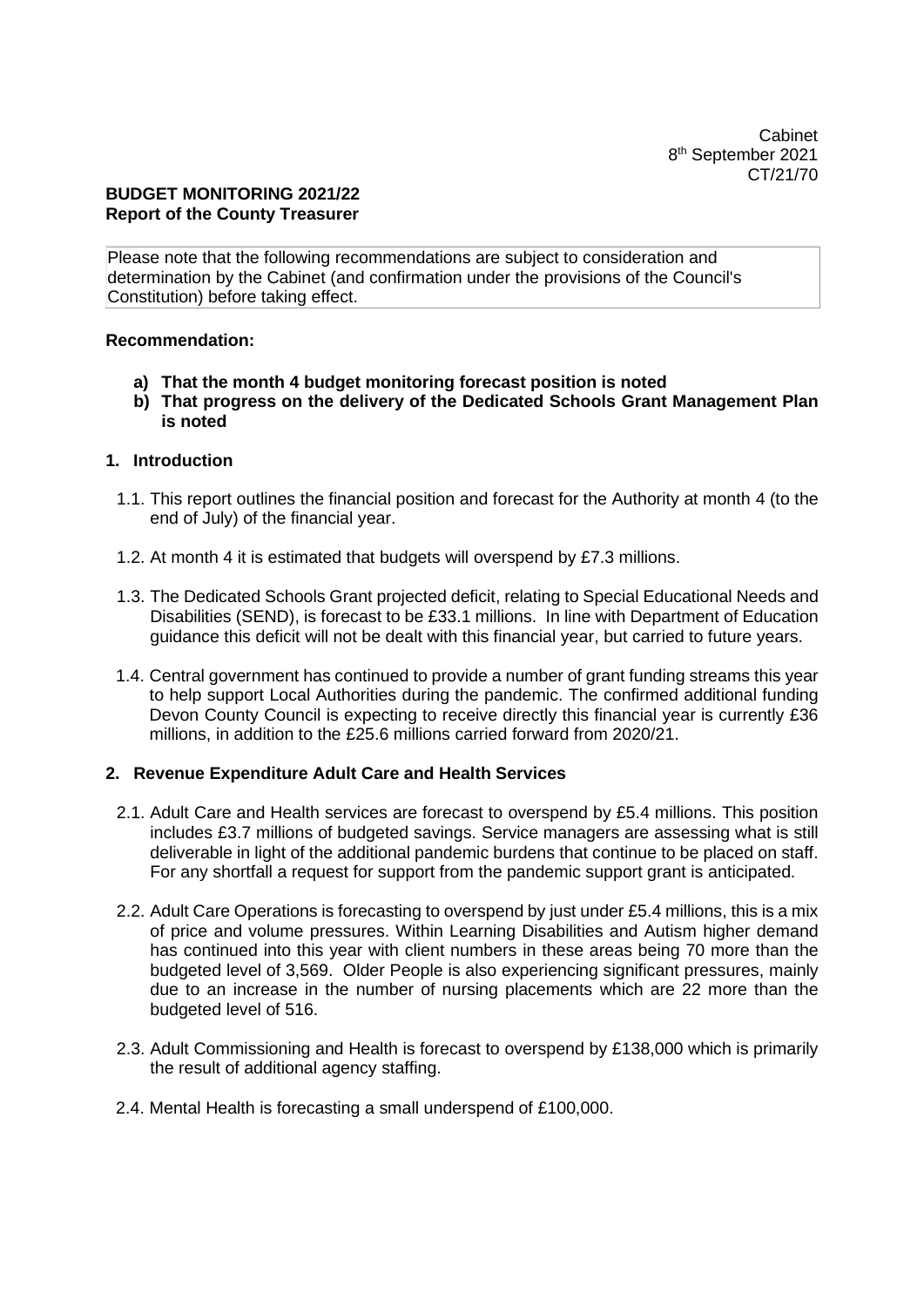## *3.* **Revenue Expenditure Children's Services**

- 3.1. Children's services are forecasting an overspend of £6.8 millions. However, this figure does not include the projected deficit of £33.1 millions on Special Education Needs and Disabilities (SEND).
- 3.2. Children's Social Care is forecast to overspend by £4.1 millions. The forecast includes budgeted savings of £508,000 still considered deliverable. £1.5 millions of the planned savings have been achieved to date.
- 3.3. The forecast also includes an overspend of £1.4 millions relating to children in residential care placements, and more children being placed with independent Foster Carers than budgeted. Social Work Staffing and Strategic Management are forecasting an overspend of £1.4 millions due to agency staff costs. Special Guardianship Orders and Adoption allowances, Early Help, and the Atkinson Secure Children's Home combined are forecasting a total overspend of £1.3 millions.
- 3.4. The non-Dedicated Schools Grant (DSG) element of Education and Learning is forecasting an overspend of just under £2.8 millions. Pressures continue within school transport from the rising costs associated with contract changes, and additional SEND personalised transport routes linked to continued growth in numbers.
- 3.5. Within the DSG High Needs Block, SEND is forecasting an overspend of £33.1 millions.
- 3.6. The Council, in line with government guidance issued in 2020/21, is holding the SEND deficit in an adjustment account on the balance sheet. A Statutory instrument that states all DSG deficits carried over from 2019-20 into 2020-21, and any subsequent deficit positions for the term of the override, are to be moved to an unusable reserve through a statutory accounting adjustment until April 2023 has now been enacted. In practice this means that the deficit does not have a negative impact on the assessment of the County Councils financial sustainability.
- 3.7. At the end of 2020/21 the DSG reported a cumulative deficit of £48.9 millions which was carried forward as a deficit reserve as per government guidance. When combined with the current year forecast the deficit is expected to be £82.1 millions by the end of 2021/22.
- 3.8. The service has developed a management plan which seeks to ensure children with SEN receive the support they need, whilst also addressing the deficit. Successful delivery of the plan should mean that the DSG balances the in-year position during 2023/24, with the accumulated deficit starting to be reduced the following year. Several discussions have taken place with representatives from the Department for Education this financial year, and the detailed management plan submitted to them. These early discussions have been positive, but it has been acknowledged that the plan and timescales involved are very ambitious.
- 3.9. For 2021/22 the management plan contains a savings target of £6.2 millions. The forecast at month 4 is that £5.5 millions will be delivered. £709,000 remains deliverable but has been delayed to next financial year. This has been impacted by the pandemic and has caused delays to projects recruiting staff, and in building capacity during the early months of 2021/22.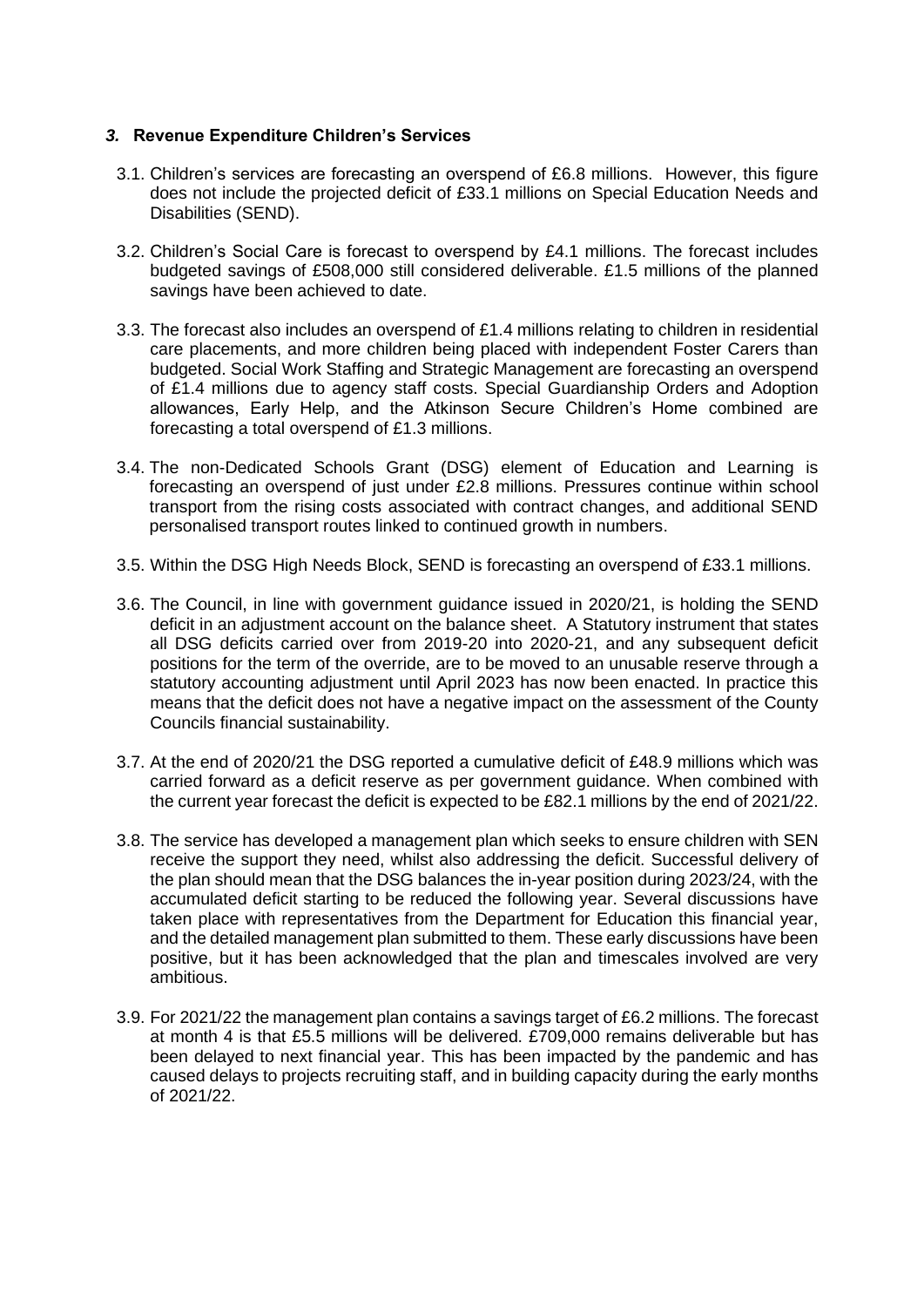## **4. Revenue Expenditure Highways, Infrastructure Development and Waste**

4.1. Highways, Infrastructure Development and Waste is forecasting an underspend of £214,000 which is the result of additional income within the Engineering, Design Group.

## **5. Revenue Expenditure Other Services**

- 5.1. Communities, Public Health, Environment and Prosperity (COPHEP) are forecasting an underspend of £330,000. The transport fleet has incurred lower fuel and maintenance costs than budgeted as the pandemic continues to reduce activity. Corporate Services are forecasting an underspend of £794,000 where pressures within Legal and HR are being more than offset by the forecast underspends within Digital Transformation and Business support and Treasurer's Services.
- 5.2. Non-service items, which include capital financing charges and business rates pooling gain, are forecast to underspend by £1.9 millions. This position does not include the forecast impact of the 2021/22 pay award. Once finalised any additional cost arising from this will need to be met from reserves in line with expectations at the time of budget setting.

## **6. Capital Expenditure**

- 6.1. The approved capital programme for the Council is £212.3 millions.
- 6.2. The year-end forecast at Month 4 is £201.6 millions of which £166.3 millions is externally funded. Slippage is forecast at £10.7 millions.
- 6.3. Wherever possible slippage is offset by the accelerated delivery of other approved schemes within the capital programme. The main areas of net slippage can be attributed to scheme variations and programme delays in Planning, Transportation and Environment, which reflects the complexity of the major schemes within this service area.
- 6.4. Material and labour price increases are being experienced which are starting to detrimentally impact the delivery costs and tender prices being returned within the capital programme. This is currently being managed within existing funding and will continue to be monitored.

## **7. Debt Over 3 Months Old**

7.1. Corporate debt stood at £2.9 millions, being just over 1.3% of the annual value of invoices, against the annual target of 1.9%. The balance of debt owed will continue to be pursued with the use of legal action where appropriate to do so.

# **8. Covid-19 funding**

- 8.1. In response to the COVID-19 outbreak the Government has continued to put in place a number of grant funding streams to help support Local Authorities in responding to the pandemic, most are a continuation of arrangements established last year. To date Devon County Council is in direct receipt of 11 different pandemic related grants with a confirmed value of just under £36 millions.
- 8.2. In addition to the funds received this year the Authority was able to carry forward £25.6 millions of funding received last year. This mainly related to Contain Outbreak Management Funding, Test and Trace Funding and the Covid support Grant.